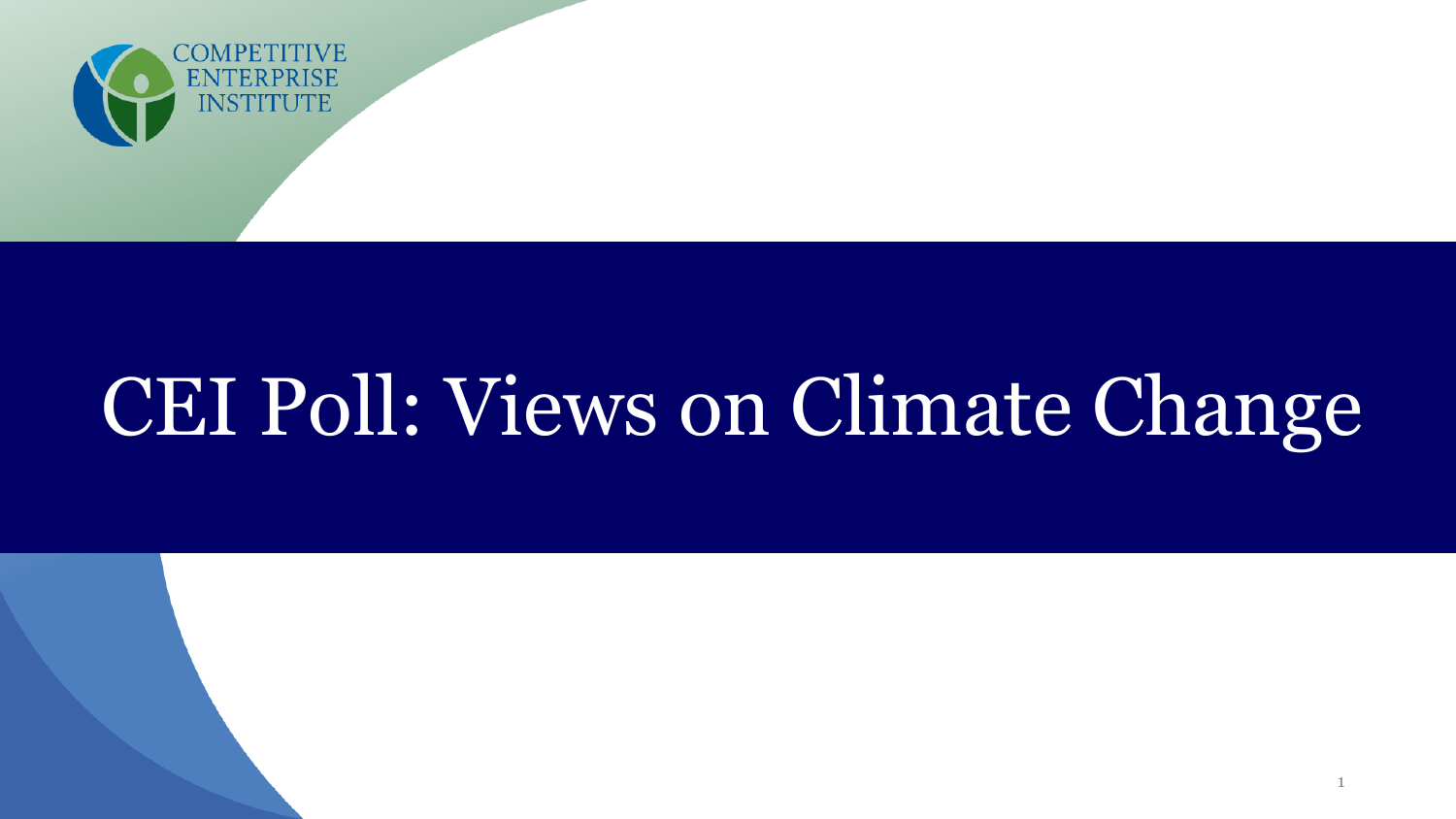

# Methodology

- Online survey among 1,200 registered voters nationwide conducted April 15 – 18, 2021. Respondents were selected randomly from optin panel participants. Sampling controls were used to ensure that a proportional and representative number of respondents were interviewed from such demographic groups as age, gender, race, and geographic region.
	- Gender breakdown: 48% men 52% women
- ±2.83% overall margin of error at the 95% confidence interval for overall survey. M.O.E.s for subgroups are larger.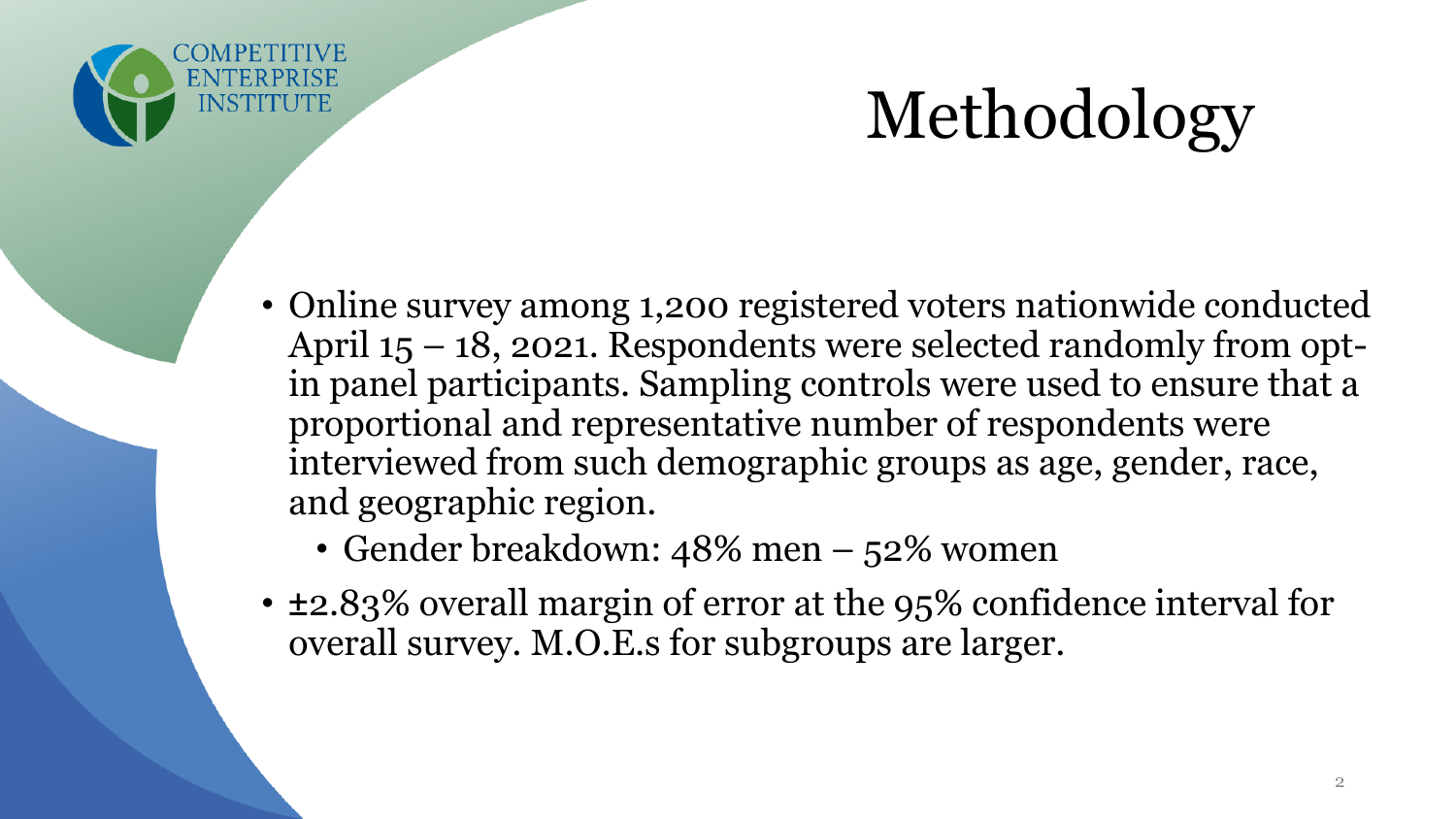

#### Do you approve or disapprove of the way Joe Biden is handling his responsibilities as President?

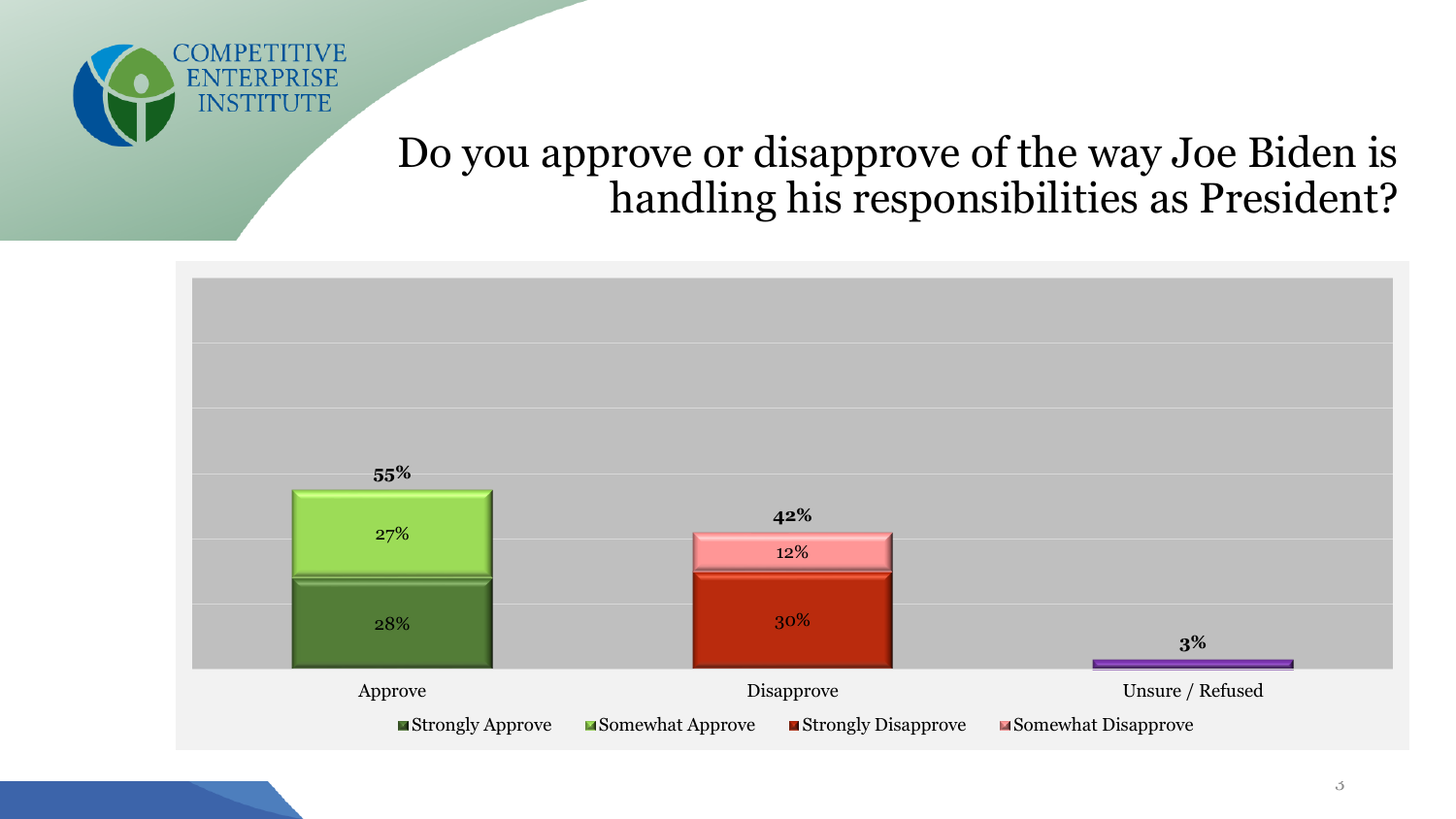

### Biden Approval by Key Demographics

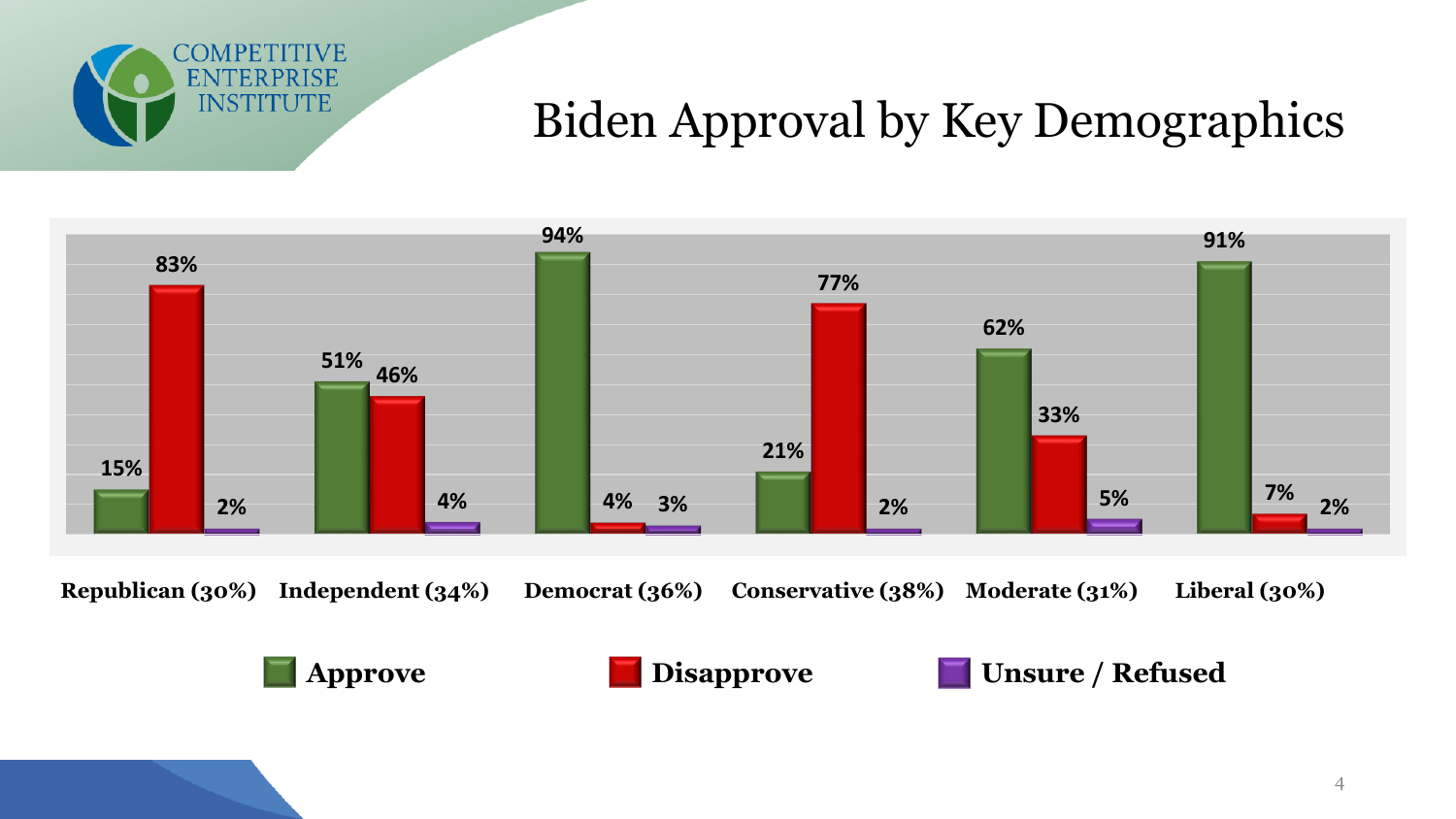

In general, do you think things in the United States are headed in the right direction, or have they pretty seriously gotten off on the wrong track?

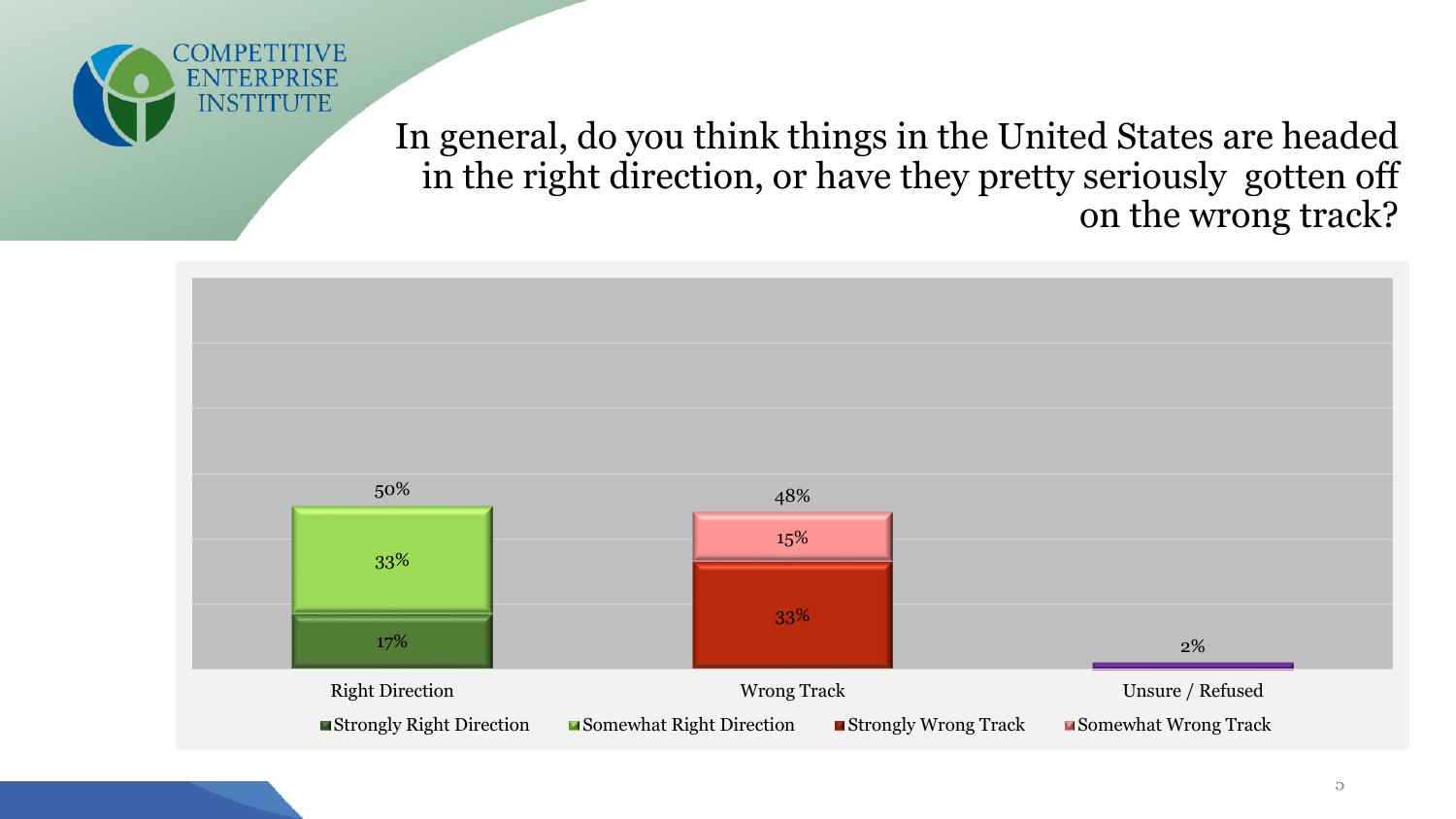

#### Direction of Country by Key Demographics



**Republican (30%) Independent (34%) Democrat (36%) Conservative (38%) Moderate (31%) Liberal (30%)**

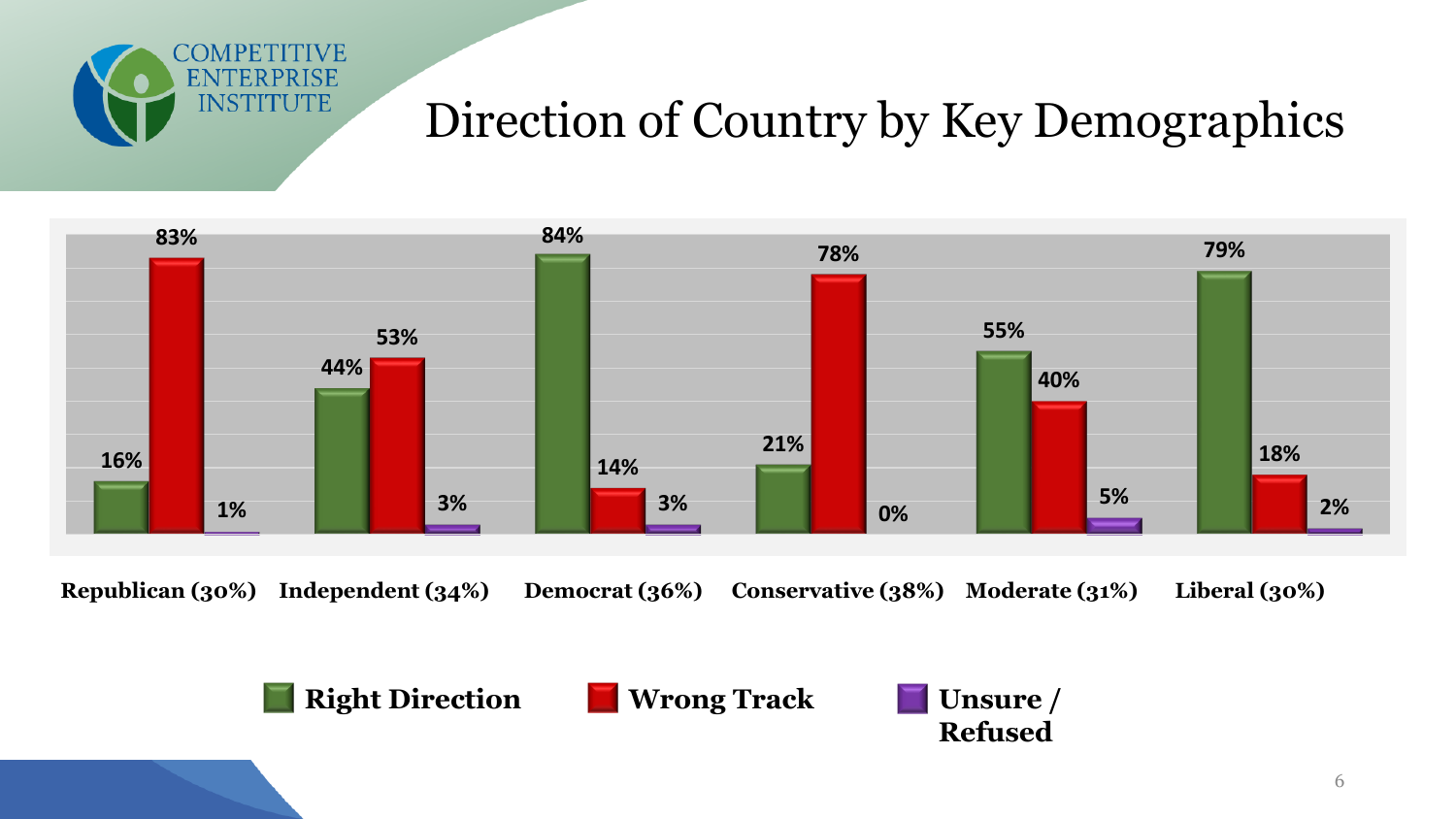

## Direction of Country Trend

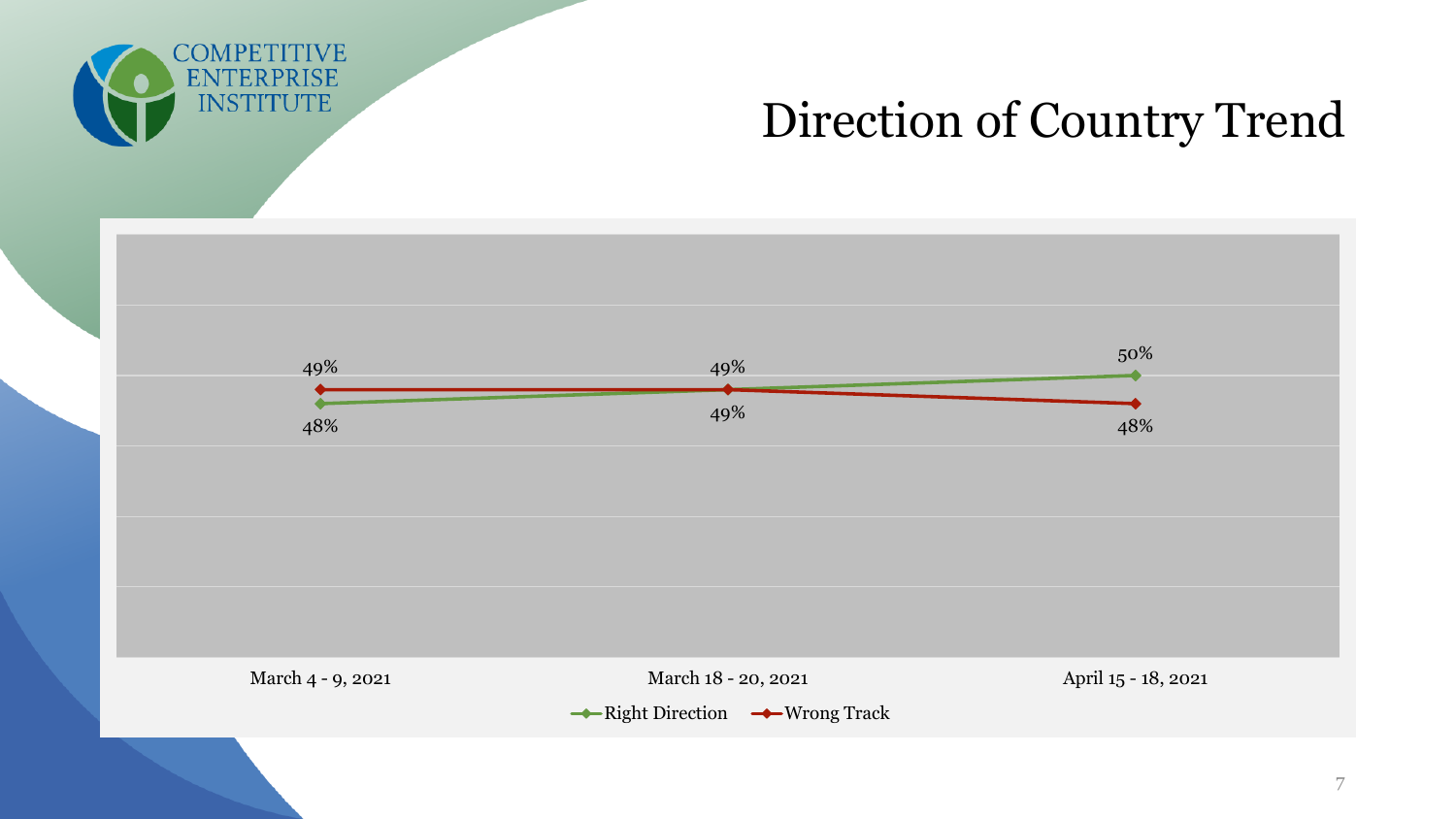

#### What do you consider to be the most important issue facing the United States?

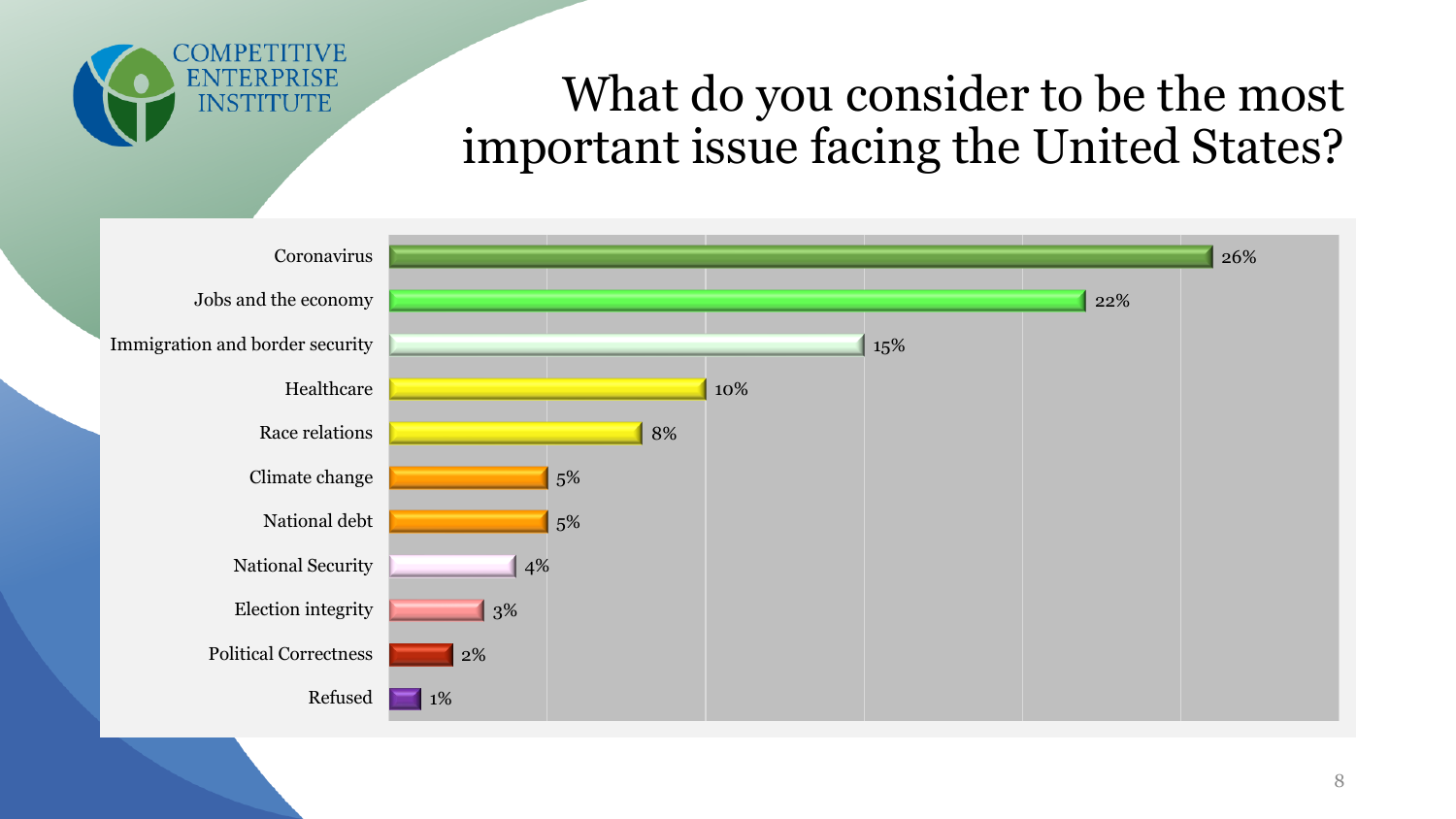

# Climate

9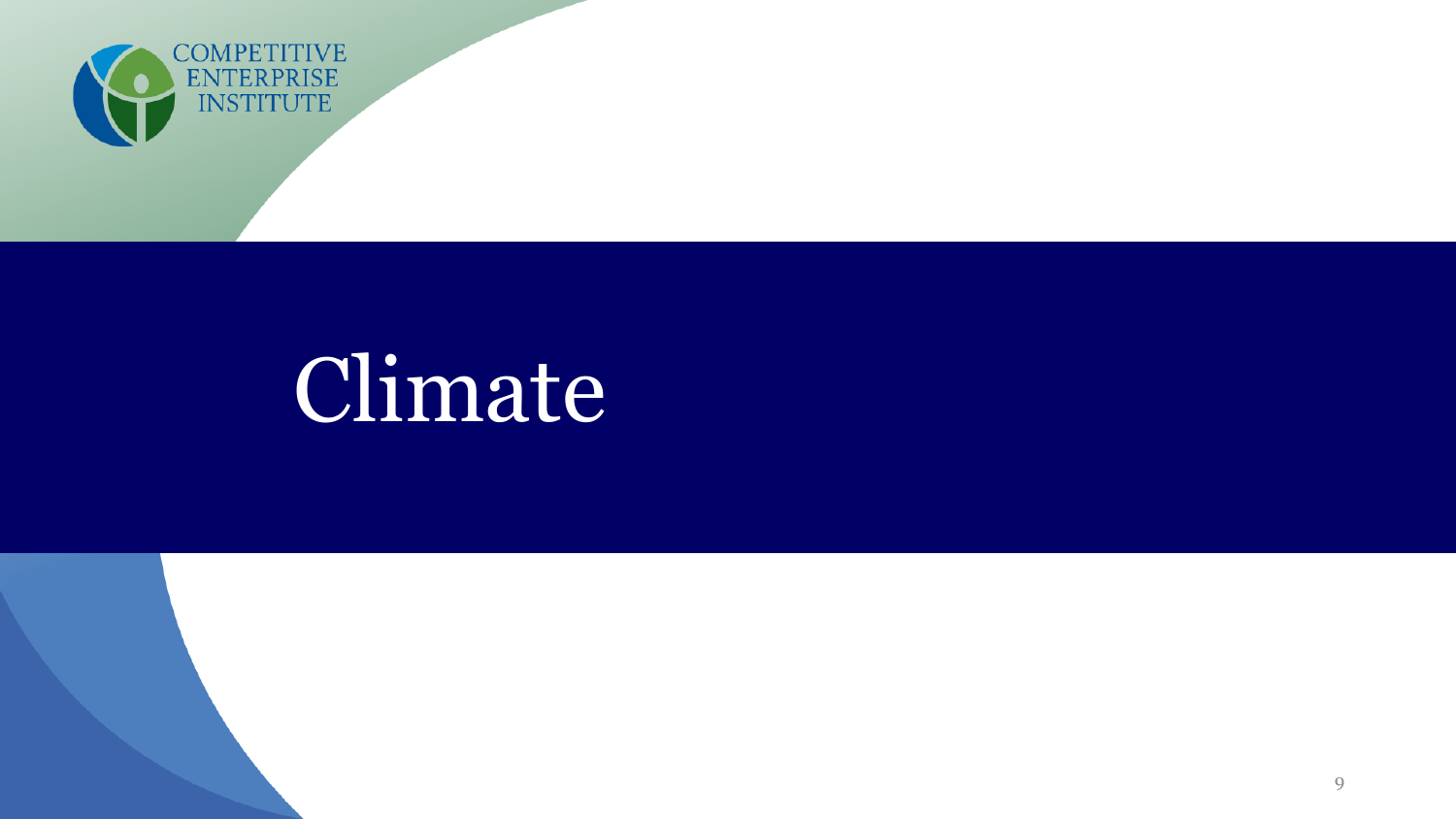

#### How concerned are you about climate change?

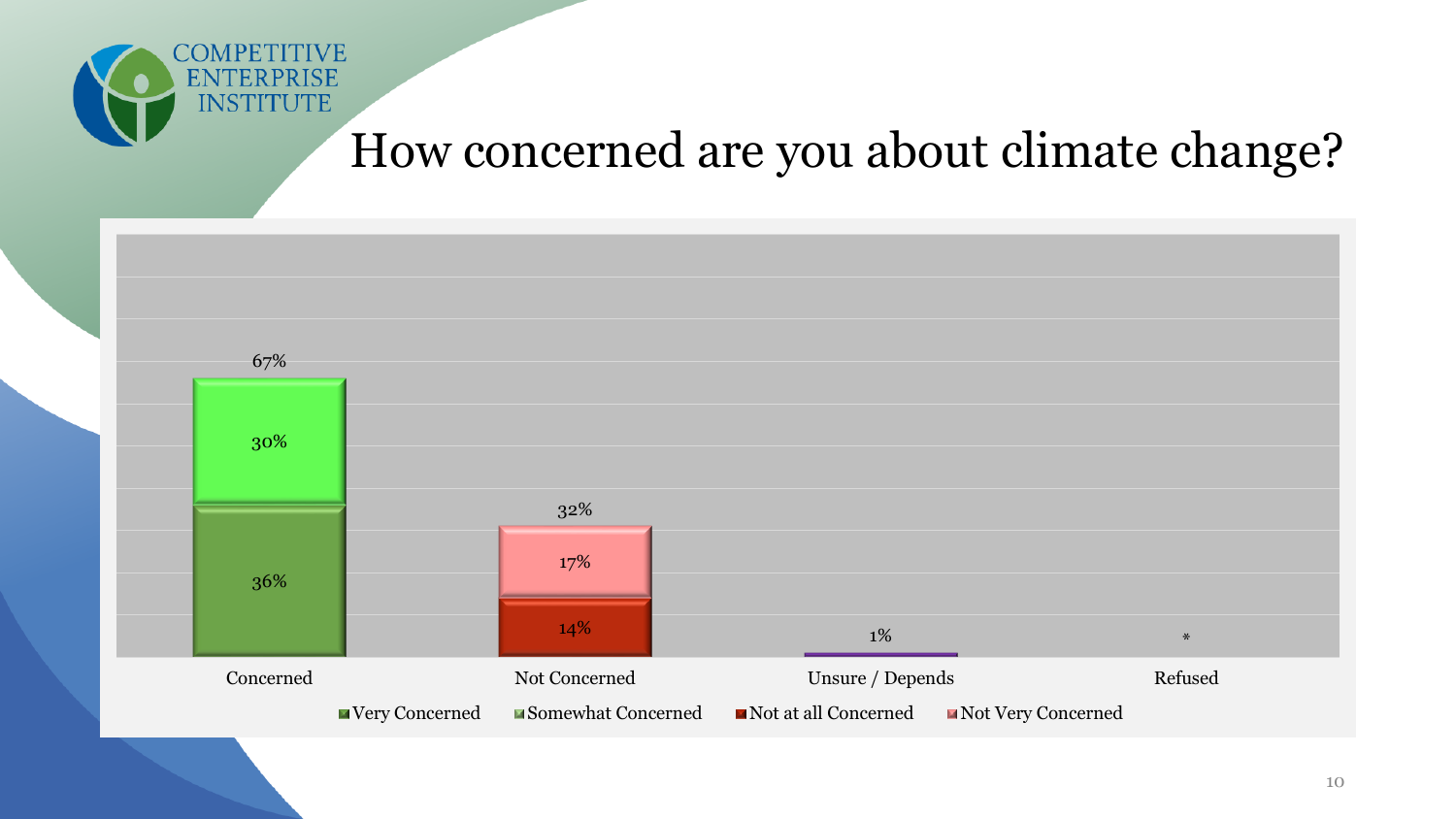

#### Climate Change Concern by Key Demographics

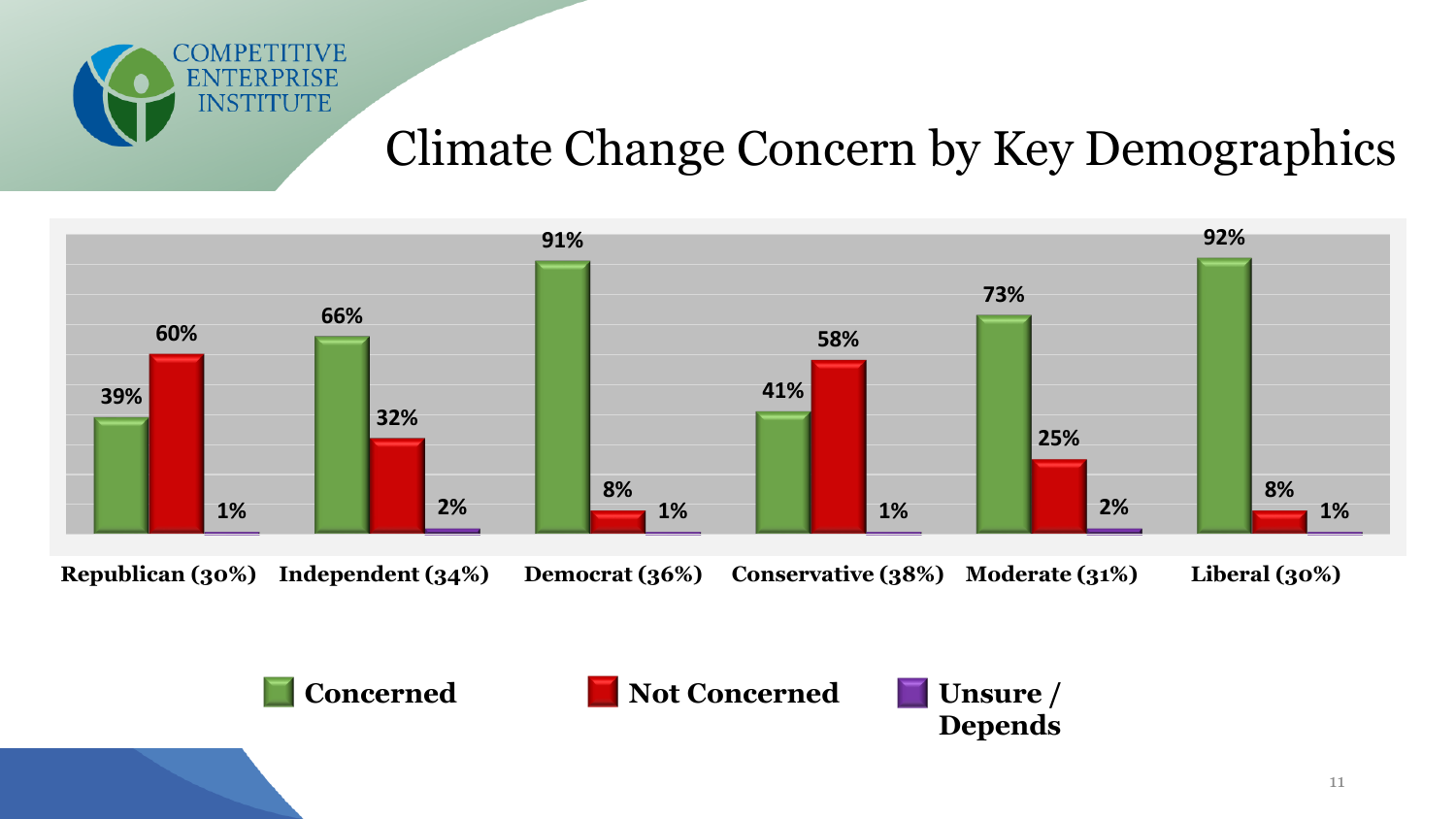



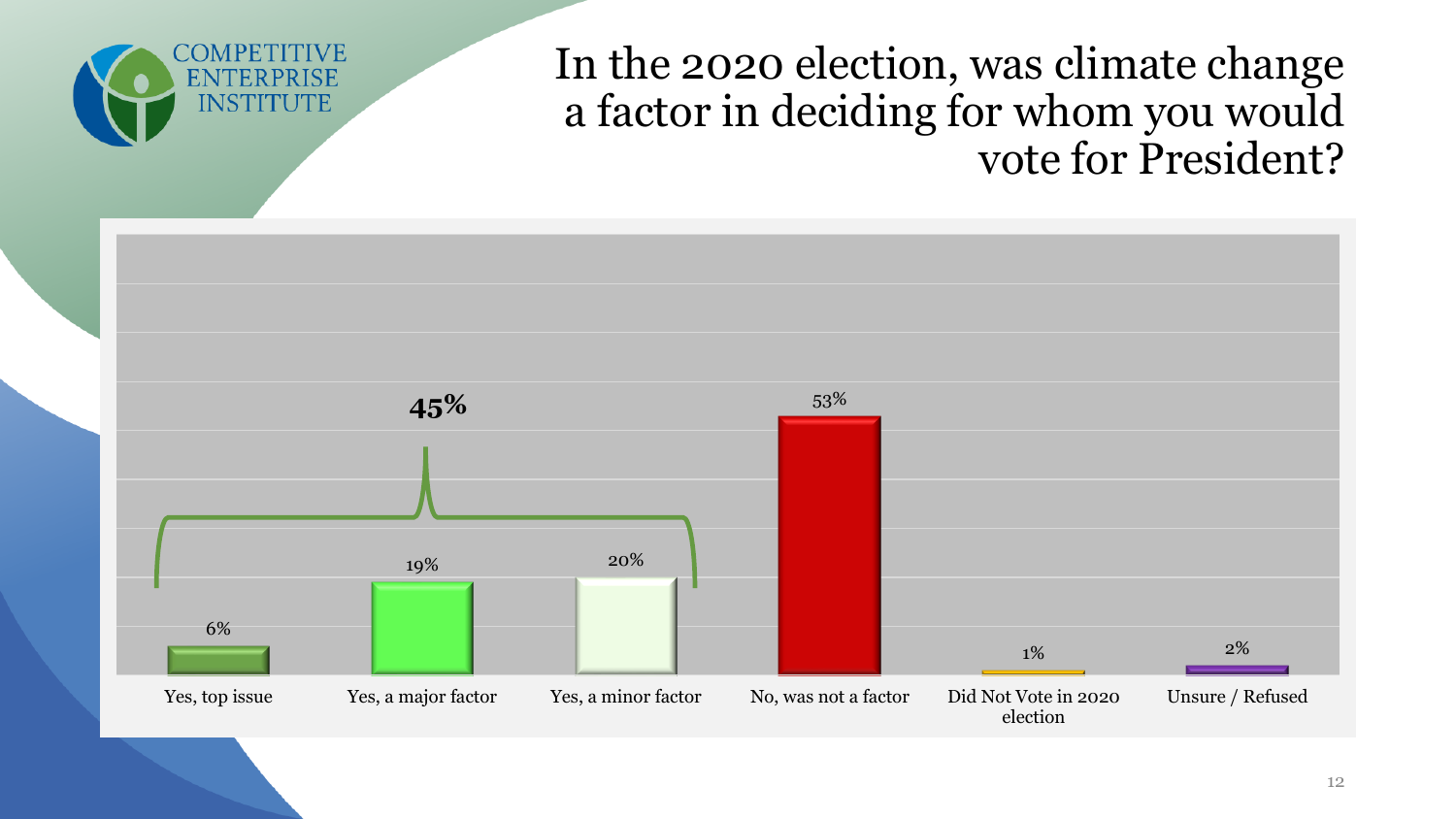

#### Climate Change by Key Demographics

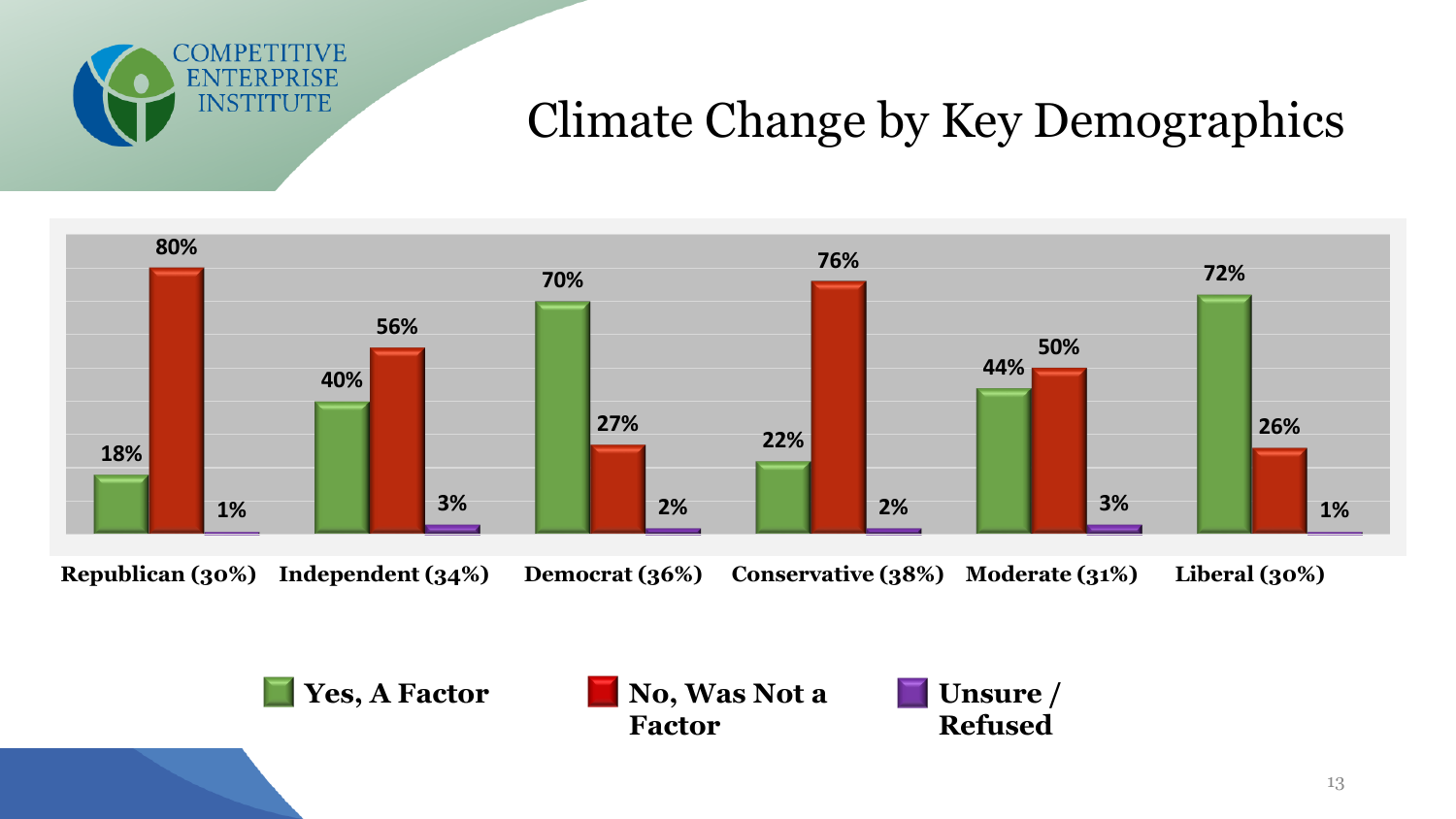

### Do you approve or disapprove of the way Joe Biden is handling climate change?

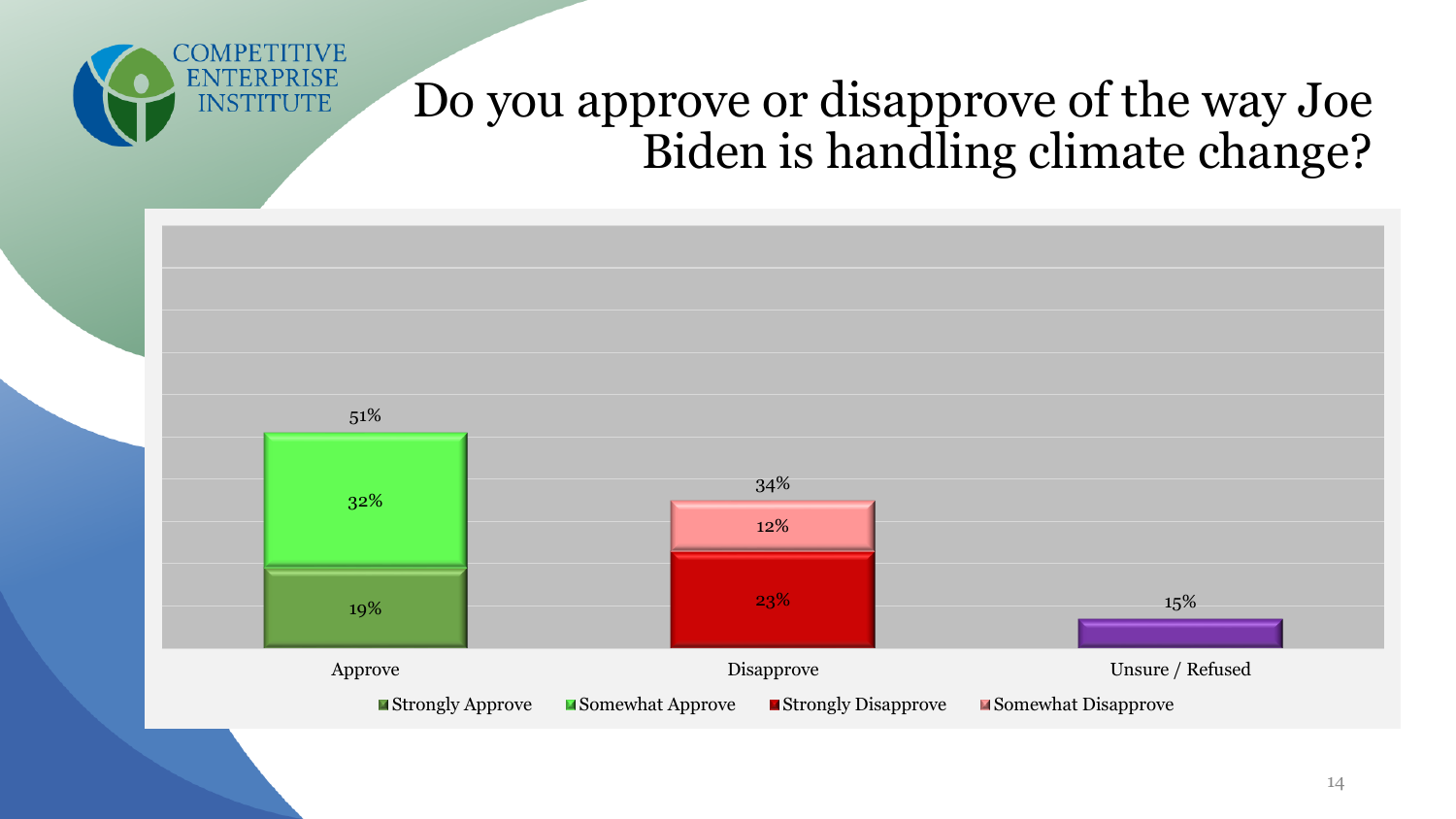

How much of your own money would you be willing to personally spend each month to reduce the impact of climate change?

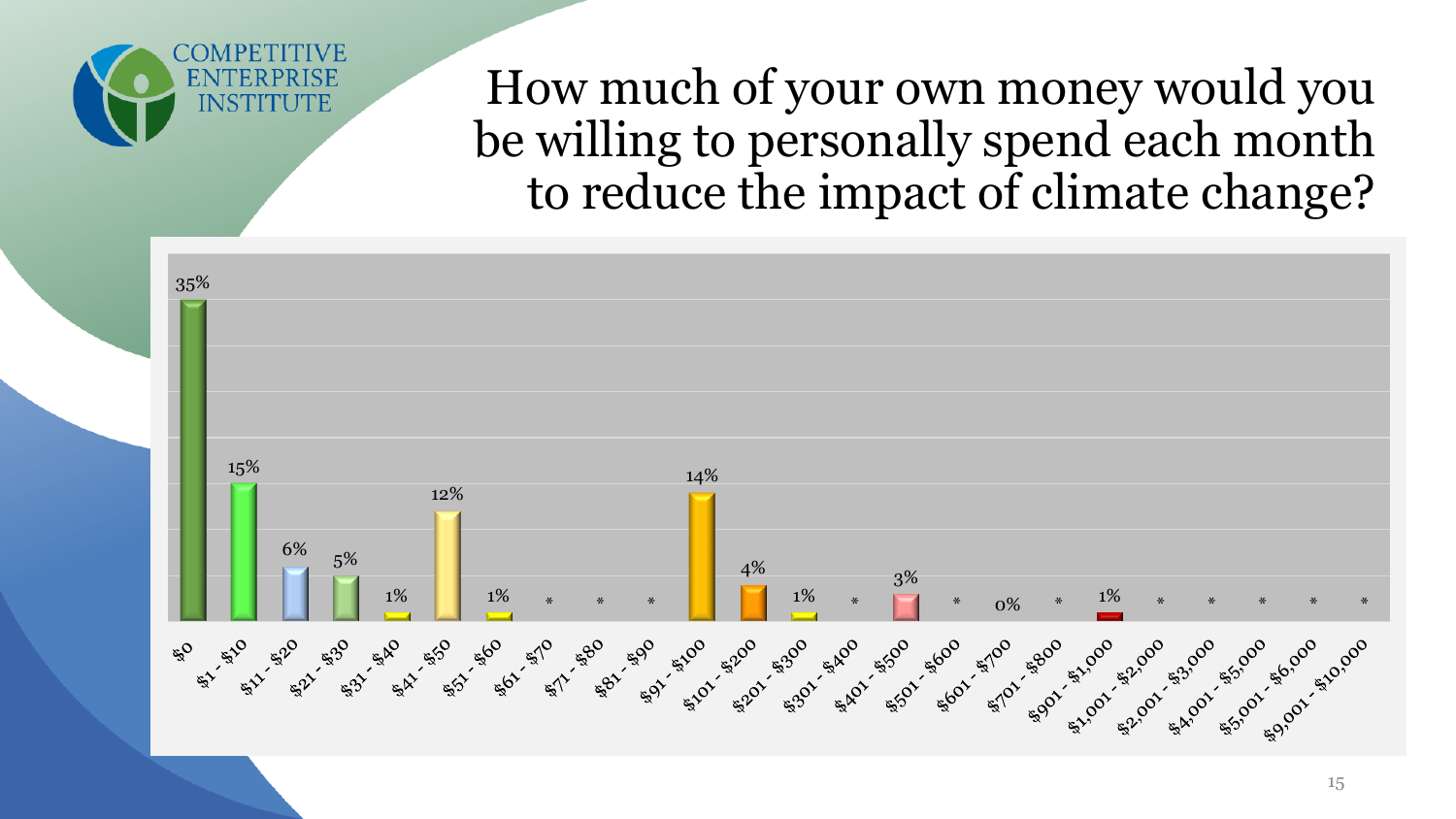#### If you currently save for retirement or higher education expenses, how much of that savings would you be willing to divert toward immediate climate change spending?



ENTERPRISE **INSTITUTE**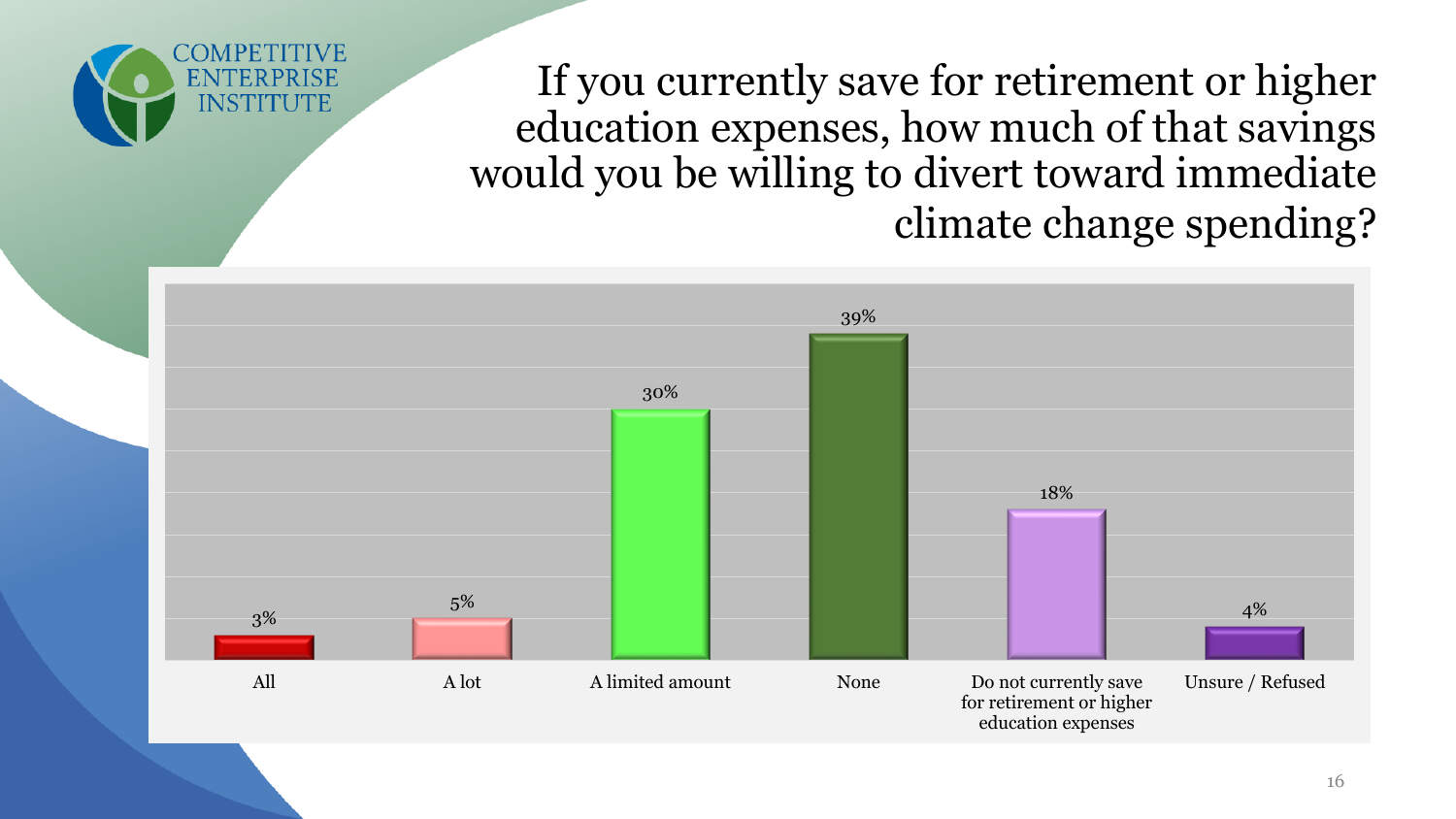

#### How likely are you to spend extra money to replace your gas-powered car with an electric vehicle?